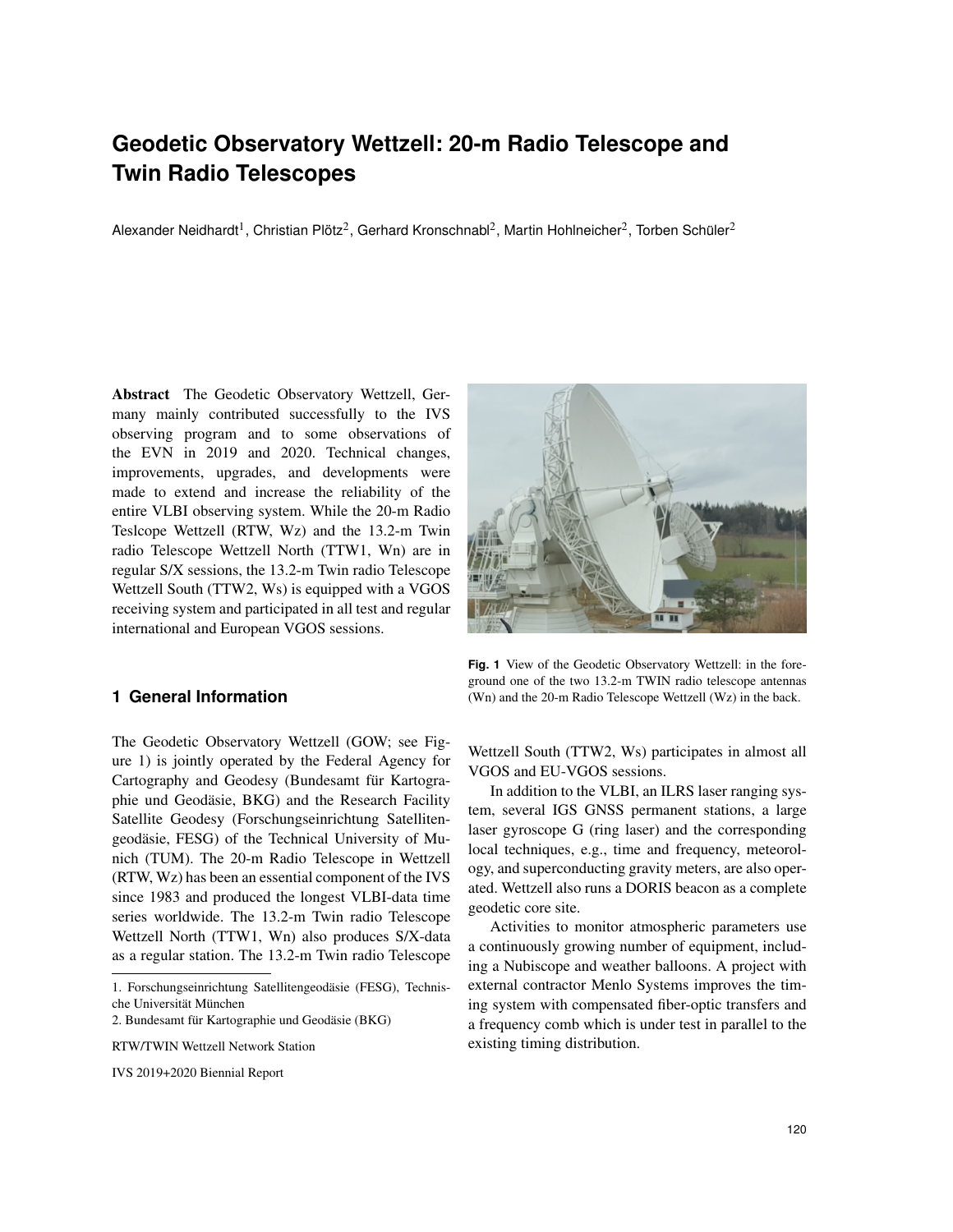Meanwhile, automation and remote control is a central part of operation. One operator monitors and controls all VLBI telescopes and also the laser ranging systems from one central control room located in the Twin operating building.

The GOW is also responsible for the AGGO system in La Plata, Argentina (which is the former station TIGO in Concepción, Chile), and the German Antarctic Research Station (GARS) O'Higgins on the Antarctic Peninsula (see separate reports).

## **2 Expansion Project for the GOW**

The German Federal Ministry of the Interior (BMI) and BKG have agreed to a four-year project to expand the infrastructure and operations of the Geodetic Observatory Wettzell in 2018. The main objective of this project is to contribute to the 17 sustainable development goals of the United Nations (UN), such as promotion of high-tech facilities in rural areas in terms of employment and education. Furthermore, Germany intends to deepen its role of supporting European's satelite navigation system "Galileo," which will also be a major task of the observatory in Wettzell in the future.

To meet these goals, the expansion project comprises the following three topics:

- Further development of the existing geodetic infrastructure (VLBI, SLR, GNSS) to enhance availability and 24/7 real-time capabilities.
- Establishment of new systems, such as a new VLBI correlator, a Solar-Flux telescope to monitor space weather, and a Galileo monitoring station for the Public Regulated Service (PRS).
- Creation of a center of excellence for space geodesy, which will operate in the field of public relations, knowledge transfer, and student education.

A main focus of the program for VLBI is laid on 24/7 observations so that one of the three Wettzell telescopes is active for IVS sessions or domestic sessions. Domestic sessions are planned and scheduled at Wettzell and use one or more of the Wettzell telescopes, AGGO (Argentinia), and O'Higgins (Antarctica). There is also a plan to monitor selected Galileo satellites with one of the VGOS telescopes (due to their



**Fig. 2** Installation of the new correlation facility at Wettzell observatory.

broadband feeds which covers L-Band) for quality control. The new solar flux telescope can also be used for these tasks at night, while it monitors space weather during daylight.

All domestic sessions can be correlated with the new DiFX correlation facility, where experience is growing. The correlator increases the efficiency and real-time capabilities for VLBI sessions, but can also be used to support Galileo (e.g., EOPs) for timecritical requests. Additionally, the facility may also complement international correlation infrastructure in the future.

Technically, it is a Dell HPC Cluster with 24 compute nodes having 48 Intel<sup>®</sup> Xeon<sup>®</sup> CPUs each with 12 cores, so that 576 cores can be used in total. The storage has a volume of 834 TB. Used software is DiFX 2.6.1 with HOPS (Haystack Observatory Postprocessing System). A first test correlation of INT9 sessions between Ag, Wn, and Wz was successful at the end of 2020, using the new correlation hardware.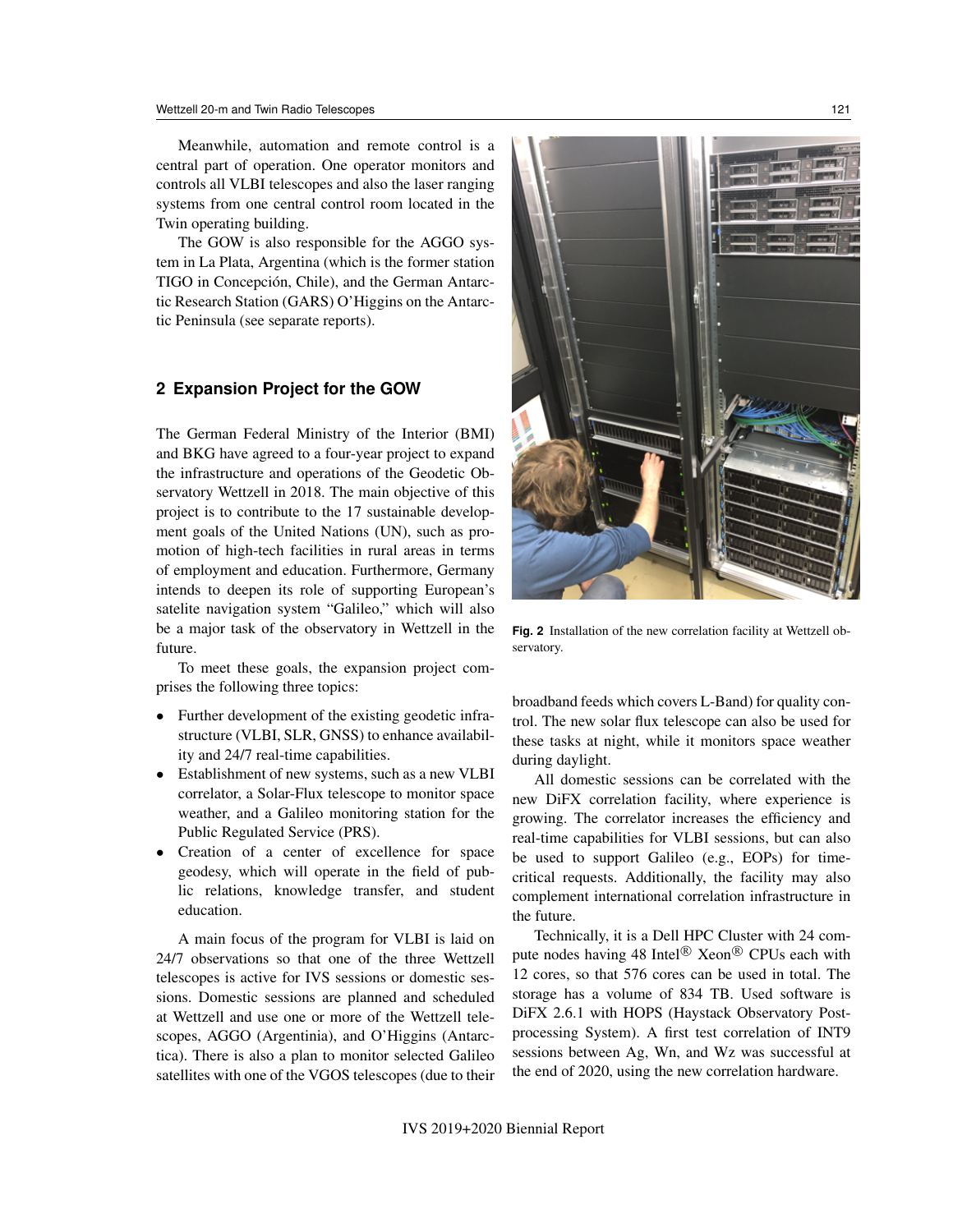| <b>Name</b>            | <b>Affiliation</b> | <b>Function</b>         | <b>Special tasks</b> |
|------------------------|--------------------|-------------------------|----------------------|
| Torben Schüler         | <b>BKG</b>         | head of the GOW         |                      |
| Alexander Neidhardt    | <b>FESG</b>        | head of the microwave   |                      |
|                        |                    | group, VLBI chief       |                      |
| <b>Ewald Bielmeier</b> | FESG               | technician              |                      |
| Martin Brandl          | FESG               | mechatronic engineer    |                      |
| Elena Dembianny        | <b>FESG</b>        | physicist               |                      |
|                        |                    | (starting March 2020)   |                      |
| Gerhard Kronschnabl    | <b>BKG</b>         | electronic engineer     |                      |
|                        |                    | (chief engineer TTW)    |                      |
| Christian Plötz        | <b>BKG</b>         | electronic engineer     | O'Higgins            |
|                        |                    | (chief engineer RTW)    |                      |
| Willi Probst           | FESG/              | physicist               | Correlation,         |
|                        | BKG                | (starting January 2020) | Quality control      |
| Raimund Schatz         | <b>FESG</b>        | software engineer       |                      |
|                        |                    | (till March 2020)       |                      |
| Walter Schwarz         | <b>BKG</b>         | electronic engineer     | <b>WVR</b>           |
| Michael Seegerer       | BKG                | <b>IT</b>               | Admin, Correlation   |
| Robert Wildenauer      | BKG                | physicist               | SW, Correlation      |
| Armin Böer             | BKG                | electronic engineer     | Infrastruct.,        |
|                        |                    |                         | <b>RTW</b>           |
| Martin Hohlneicher     | <b>BKG</b>         | physicist               | PRS, expansion       |
|                        |                    |                         | project              |

**Table 1** Staff members of RTW.

To solve all new tasks, a new scientific staff was permanently employed in 2020, while further positions might follow, so that at least up to 24 new positions might be possible. This is the largest increase since the beginning of the observatory.

# **3 Staff**

The staff of the GOW consists of over 40 members in total (plus student operators) mainly on permanent but also on fixed-term contracts to do research, operations, maintenance, and repairs, or to improve and develop all systems of the GOW. The staff operating VLBI is summarized in Table 1. Christian Plötz will become the BKG head of VLBI resort at Wettzell in 2021.

#### **4 20-m Radio Telescope Wettzell**

The 20-m RTW (Wz) has been supporting geodetic VLBI activities of the IVS and partly other partners, such as the EVN, for over 37 years now. The telescope is still in a very good and stable state supporting legacy S/X observations. The main priority was laid on the participation in all daily one-hour Intensive sessions (INT/K/Q) in order to determine UT1–UTC. Using the Field System extension for remote control and unattended observations, mostly all sessions were operated unattendedly starting mid-2020. The antenna supported all main IVS 24-hour sessions and is still one of the main components of the IVS.

Operation hours in the reporting period compared to the other telescopes are plotted in Figure 3. The operational hours of RTW are listed in Table 2.



**Fig. 3** Annual hours of operation of the Wettzell antennas since 2005.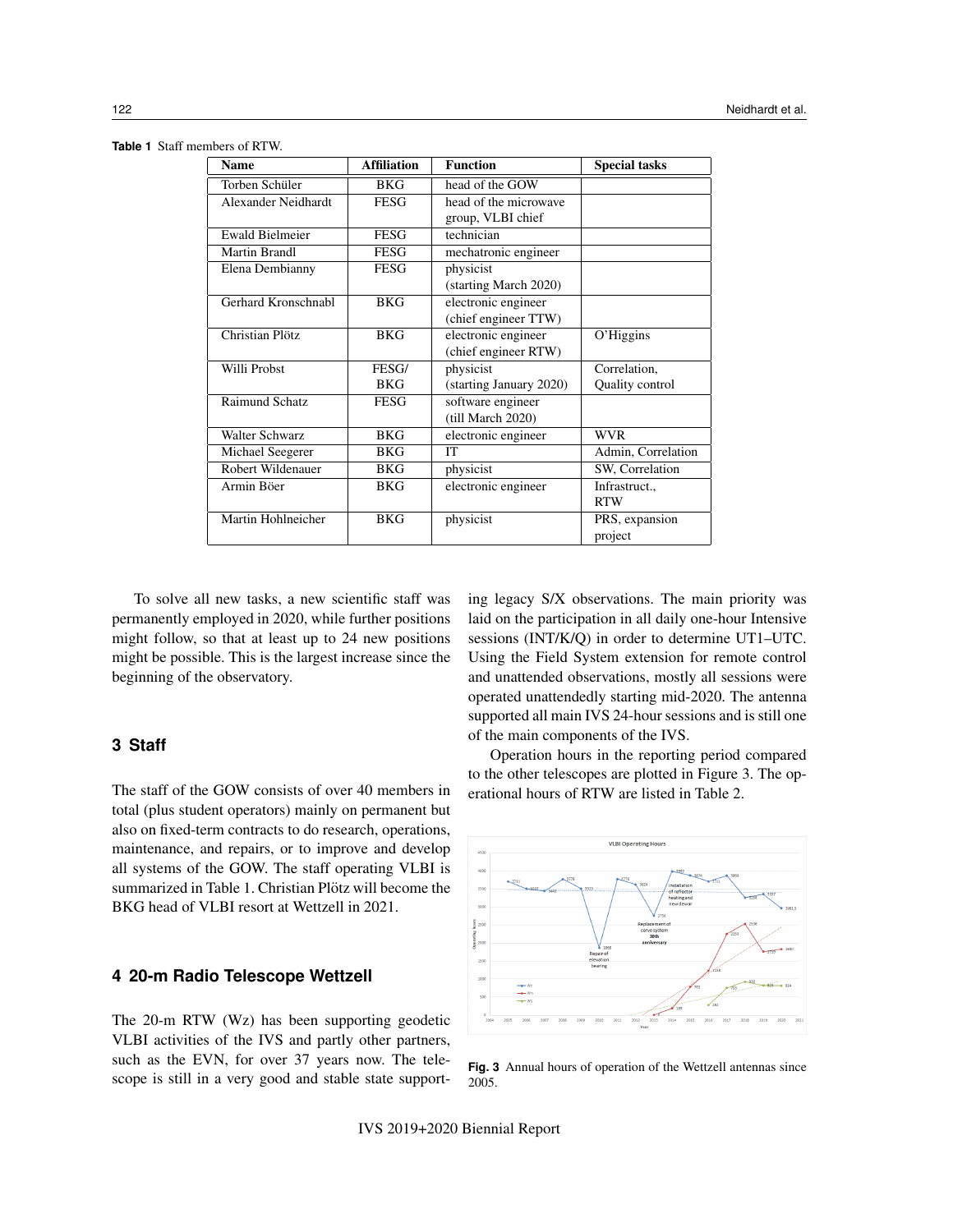| <b>Network</b> | Number of    | <b>Hours of</b> | Percent of |
|----------------|--------------|-----------------|------------|
|                | observations | operation       | operation  |
| 2019           |              |                 |            |
| <b>IVS</b>     | 558          | 3157            | 94 %       |
| Local $(X9)$   | 31           | 200             | $6\%$      |
| Others         | 0            | 0               | $0\%$      |
| 2020           |              |                 |            |
| <b>IVS</b>     | 470          | 2916            | 98.5%      |
| Local $(X9)$   | 171          | 42              | $1.4\%$    |
| Others (EVN)   | 2            | 3.5             | $0.1\%$    |

**Table 2** Annual participation of RTW in services.

All VLBI data from the 20-m RTW is transferred with e-VLBI techniques to Bonn, Tsukuba, Haystack, Washington, and Socorro, using TSUNAMI or Jive5ab on the 1 Gbit/sec connection of the Wettzell observatory. Bonn and Washington correlators fetch sessions from Flexbuff systems at the Wettzell observatory. Most of the sessions are recorded on Mark 5B+ systems and later on transferred to the local Flexbuff servers in the reporting period. In mid-2020, the complete recording was changed to a direct recording on Flexbuff after an upgrade of volume (currently 281 TB plus 72 TB).

Monthly maintenance days were scheduled to give enough time to maintain the systems. Additionally, service periods were necessary to finalize the cleaning and coating of the antenna tower, the back structure, and the cabins by an external contractor. The NASA Field System is now on version 9.13.2. All DBBC2s use now firmware DDC v105<sub>-1</sub> and are connected to a FILA10G to stream data over 10 Gbit/s networks.

Open issues of an oil leakage in two elevation gears were solved. Test with RF-over-fiber were performed and will become the future technique. A safe and automated wind stow mechanism was established and all automated processes were checked with risk analysis and risk matrixes.

# **5 13.2-m Twin Telescope Wettzell North (TTW1, Wn)**

The Twin Telescope Wettzell project is Wettzell's implementation of a complete VGOS conformity. Currently, the northern antenna Wn is still equipped with an S/X/Ka receiving system to support the standard S/X sessions of the IVS. It was used for tests with the new QRFH feed to get performance values of the whole system. The feed was dismounted again after the tests. The northern antenna was the first available antenna supporting fast slewing modes in the IVS and uses a DBBC2 (firmware DDC v105 $\text{\_}1$ ) in combination with a Mark 5B+. It is used in sessions like the 20-m antenna. Its performance in operating hours can be found in Figure 3 (also see Table 3). All recorded data is transferred with e-VLBI techniques.

**Table 3** Annual participation of TTW1 in services.

| <b>Network</b> | Number of    | Hours of  | Percent of |  |  |
|----------------|--------------|-----------|------------|--|--|
|                | observations | operation | operation  |  |  |
| 2019           |              |           |            |  |  |
| <b>IVS</b>     | 177          | 1557      | 88.5%      |  |  |
| Local $(X9)$   | 26           | 196       | 11.1 $%$   |  |  |
| Others (EVN)   | 3            | 6         | $0.4 \%$   |  |  |
| 2020           |              |           |            |  |  |
| <b>IVS</b>     | 130          | 1702      | 93%        |  |  |
| Local $(X9)$   | 37           | 116       | $6.3 \%$   |  |  |
| Others (EVN)   |              | 12        | 0.7%       |  |  |

The Wn antenna runs stable and reliable. It is controlled with the NASA Field System version 9.13.2.

# **6 13.2m Twin Telescope Wettzell South (TTW2, Ws)**

The southern antenna Ws of the twin telescope is Wettzell's first VGOS compliant antenna using a broadband feed (Elevenfeed). It uses a tunable up-downconverter, two DBBC2s, and a Mark 6 to record four bands in both polarizations. Meanwhile, Ws is a regular part of the IVS VGOS network doing bi-weekly observations. Its performance in operating hours can be found in Figure 3 (also see Table 4). Data of the VGOS sessions is shipped on modules to Haystack for correlation because of the huge data amount of about 16 or 32 Terabyte per day. VGOS Intensives started with tests and became a regular task.

The staff at Wettzell does continuous upgrades, implementations, and tests of the backend system. A DBBC3 was installed and is under testing. Ws uses the VGOS branch of the NASA Field System version 9.12.7.